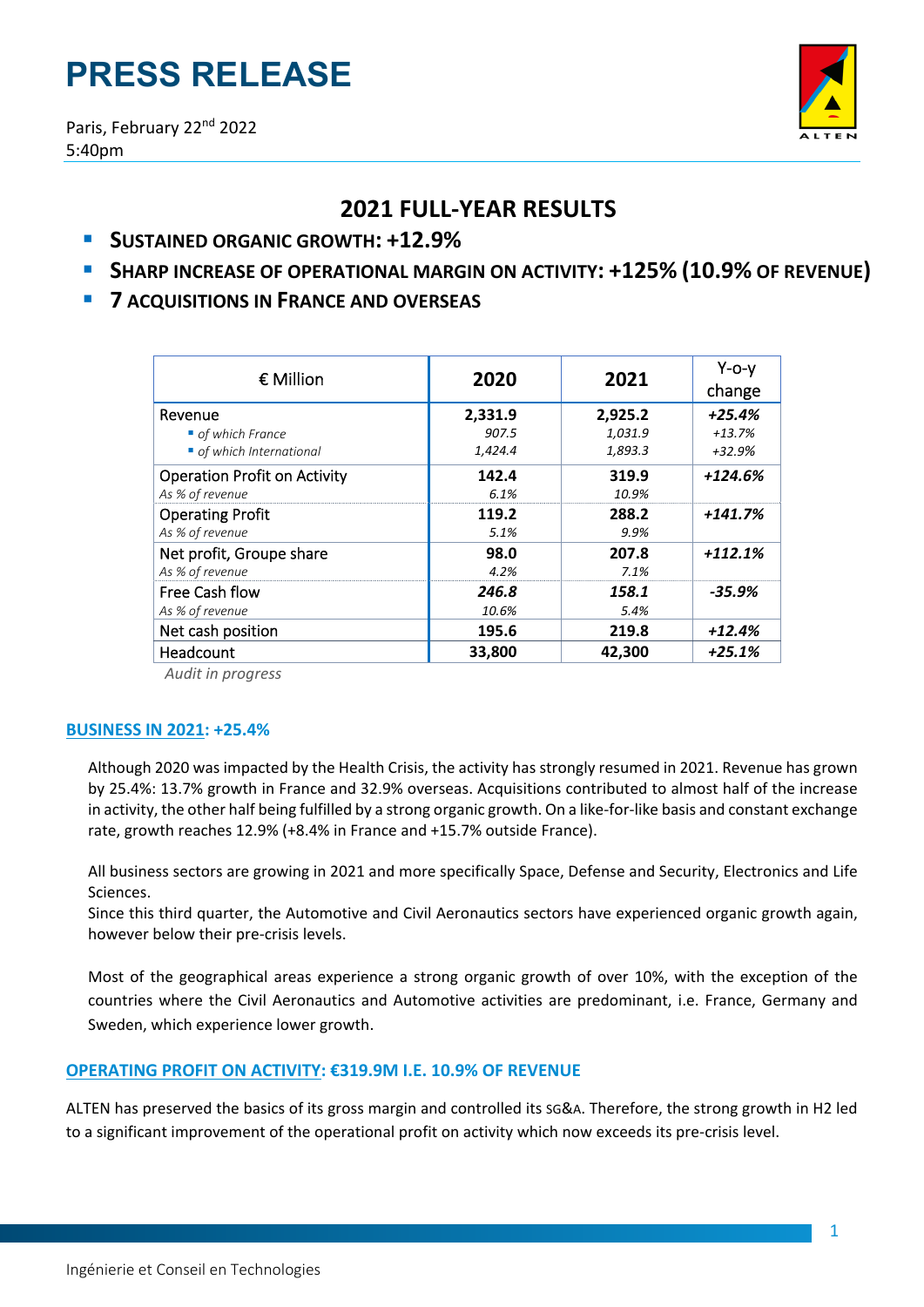# **OPERATING PROFIT: €288.2 M I.E. 9.9% OF REVENUE**

Operating Profit reaches €288.2 M (i.e. 9,9% of revenue). It includes €21.9 M of share‐based payments and €9.8 M of non-recurring costs mainly composed of acquisition fees ( $\epsilon$ 4.8 M), earn-outs ( $\epsilon$ 3.8 M) and restructuring cost (€1.2 M).

# **NET PROFIT, GROUP SHARE: €207.8 M I.E. 7.1% OF REVENUE**

Financial result equals ‐ €1.7 M. After taking into consideration tax expensesfor €78.6 M, Group net income reaches €207.8 M.

# **NET CASH FLOW: €219.8 M / GEARING: ‐15.5%**

Cash flow (before taking into account IFRS16 effects) reaches €329.9 M and grows by 142% as compared to 2020. WCR grows by €113.4 M due to a sharp increase of activity in H2 2021. DSO remains stable. Capex equals €16.3 M. Hence, free cash flow (before taking into account IFRS16 effects) reaches €158.1 M i.e. 5.4% of revenue. ALTEN was able to self‐finance its acquisitions (€107.5 M) and dividends (€33.9 M). Net cash position improves and equals €219.8 M as compared to €195.6 M at the end of 2020.

# **EXTERNAL GROWTH: 7 ACQUISITIONS IN FRANCE AND OVERSEAS**

ALTEN has completed 6 acquisitions in 2021 :

- In the UK/Finland: 1 company specialised in Consulting and Agile Training ( $\epsilon$ 9.5 M Revenue, 65 consultants)
- **In Germany: 1 company specialised in Engineering and Consulting (mainly in the Automotive sector)** (€10 M Revenue, 90 consultants)
- In France: 1 company specialised in the transformation and digitalisation of Information Systems (€37 M Revenue, 280 consultants)
- In the UK: 1 company specialised in Life Science ( $\epsilon$ 20 M Revenue, 180 consultants)
- In the US/China: 1 company specialised in software development (€68 M Revenue, 1,900 consultants)
- In the US/India: 1 company specialised in product engineering, embedded systems and digital technologies (€11 M Revenue, 930 consultants)

ALTEN has also completed a first acquisition in 2022

■ In Spain: 1 company specialised in Cloud and digital transformation (€12 M revenue, 180 consultants)

## **OUTLOOK FOR 2022:**

The beginning of 2022 fits in the continuity of the trend observed in the second half of 2021. Business will grow depending on the evolution of the health crisis as well as geopolitical and macroeconomics environments. Assuming similar conditions, ALTEN should achieve a satisfactory organic growth and operating margin on activity and will pursue its strategy of targeted external growth.

Next publication: April 22<sup>nd</sup> after market closing: 2022 Q1 Results

#### **About ALTEN**

#### *For more information: www.alten.com/investisseurs / Journalists' details: alten@hopscotch.fr*

As a European Leader in Engineering and Technology Consulting (ETC), ALTEN carries out design and research projects for Technical and IT *divisions of major clients in industry, telecoms and services.*

ALTEN's stock is listed in compartment A of the Euronext Paris market (ISIN FR000001946); it is part of the SBF 120, the IT CAC 50 index and *MIDCAP100, and is eligible for the deferred Settlement Service (SRD).*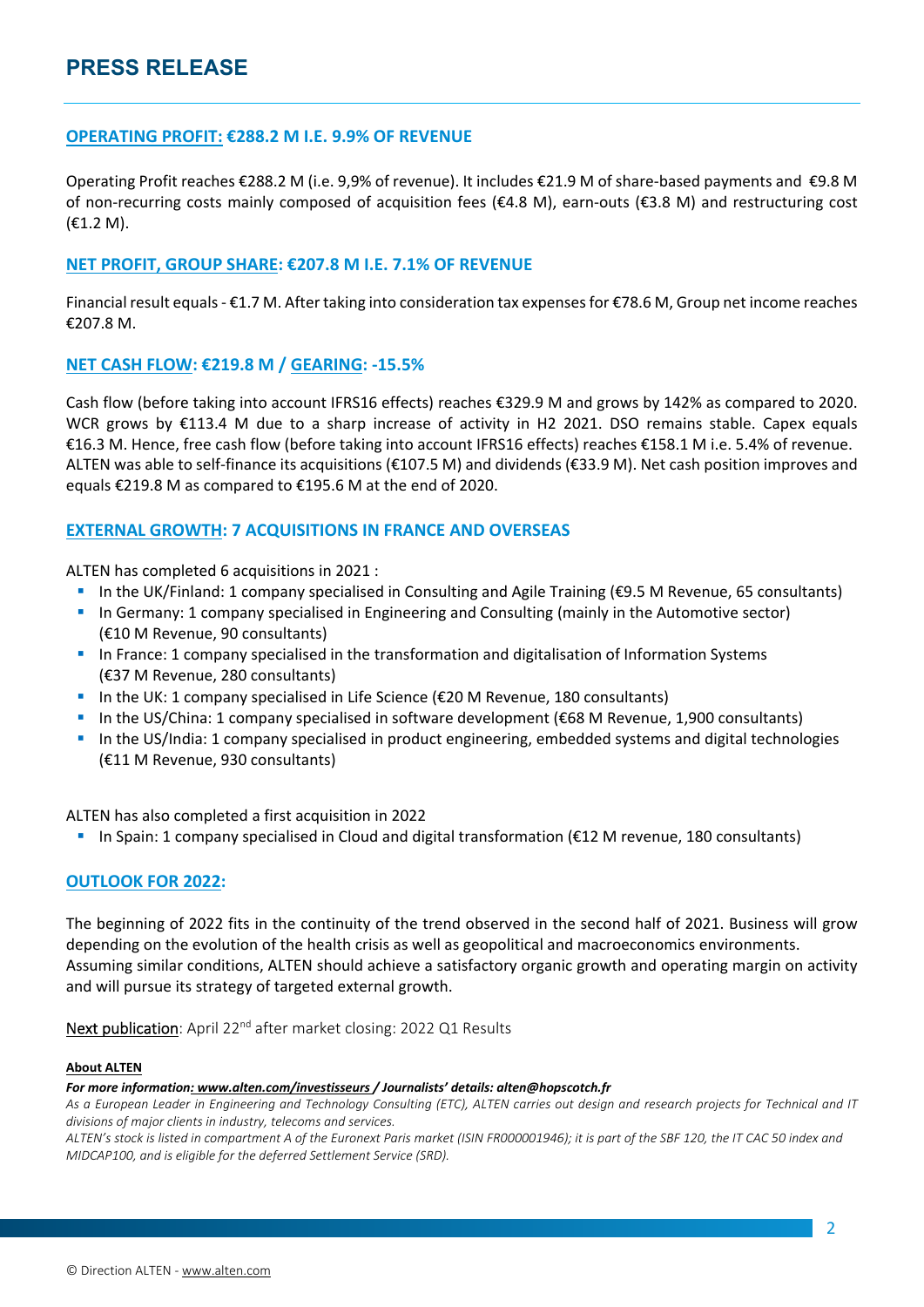# *Appendix to Press Release :*

#### **Definition of alternative performance measures and reconciliation with IFRS standards**

The ALTEN Group uses alternative performance measures especially selected to follow up on its operational activities. The Group has chosen these measures as they supply additional information allowing the users of periodic financial information to have a comprehensive understanding of the Group's performance. Such alternative performance measures are complementary to IFRS standards.

#### **Revenue growth on a like‐for‐like basis (i.e. organic growth)**

Growth on a like‐for‐like basis (and constant exchange rate) is calculated excluding the effects of exchange rate variations and the variations of the consolidation scope on a chosen period.

Exchange rate impacts are measured by converting the revenue of the period with the average exchange rate from the previous period.

Scope variation impacts are measured excluding acquisitions, revenue of the period and for transfers, revenue of the previous period, in order to create a scope which is identical to the previous period. This alternative measure enables to identify the real performance of the Group in terms of activity on the chosen period.

This alternative measure enables to identify the real performance of the Group in terms of activity on the chosen period.

| €M                               | 2020 Revenue | 2021 Revenue | % Change |
|----------------------------------|--------------|--------------|----------|
| Revenue on a like-for-like basis | 2,319.1      | 2,617.4      | 12.9%    |
| France                           | 895.8        | 970.9        | 8.4%     |
| International                    | 1,423.3      | 1,646.4      | 15.7%    |
| Scope variation                  | 12.8         | 313.4        | 12.8%    |
| France                           | 11.7         | 61.0         | 5.3%     |
| International                    | 1.1          | 252.4        | 17.6%    |
| Exchange rate impact             |              | $-5.6$       | $-0.2%$  |
| France                           |              |              |          |
| International                    |              | $-5.6$       | $-0.4%$  |
| Group revenue                    | 2,331.9      | 2,925.2      | 25.4%    |
| France                           | 907.5        | 1,031.9      | 13.7%    |
| International                    | 1,424.4      | 1,893.3      | 32.9%    |

#### **Evolution of business in 2021**

## **Operating Profit on Activity**

Operating Profit on Activity is the operating income before taking into account the costs on share‐based payments, results from significant transfers of assets, goodwill impairment, as well as other significant and uncommon elements considered as miscellaneous fees and operational activities.

Since payments on share‐based compensation have noticeable heterogeneous annual changes, the tables included in our financial statements show the operational performance of the Group and make it possible to compare with previous or selected periods.